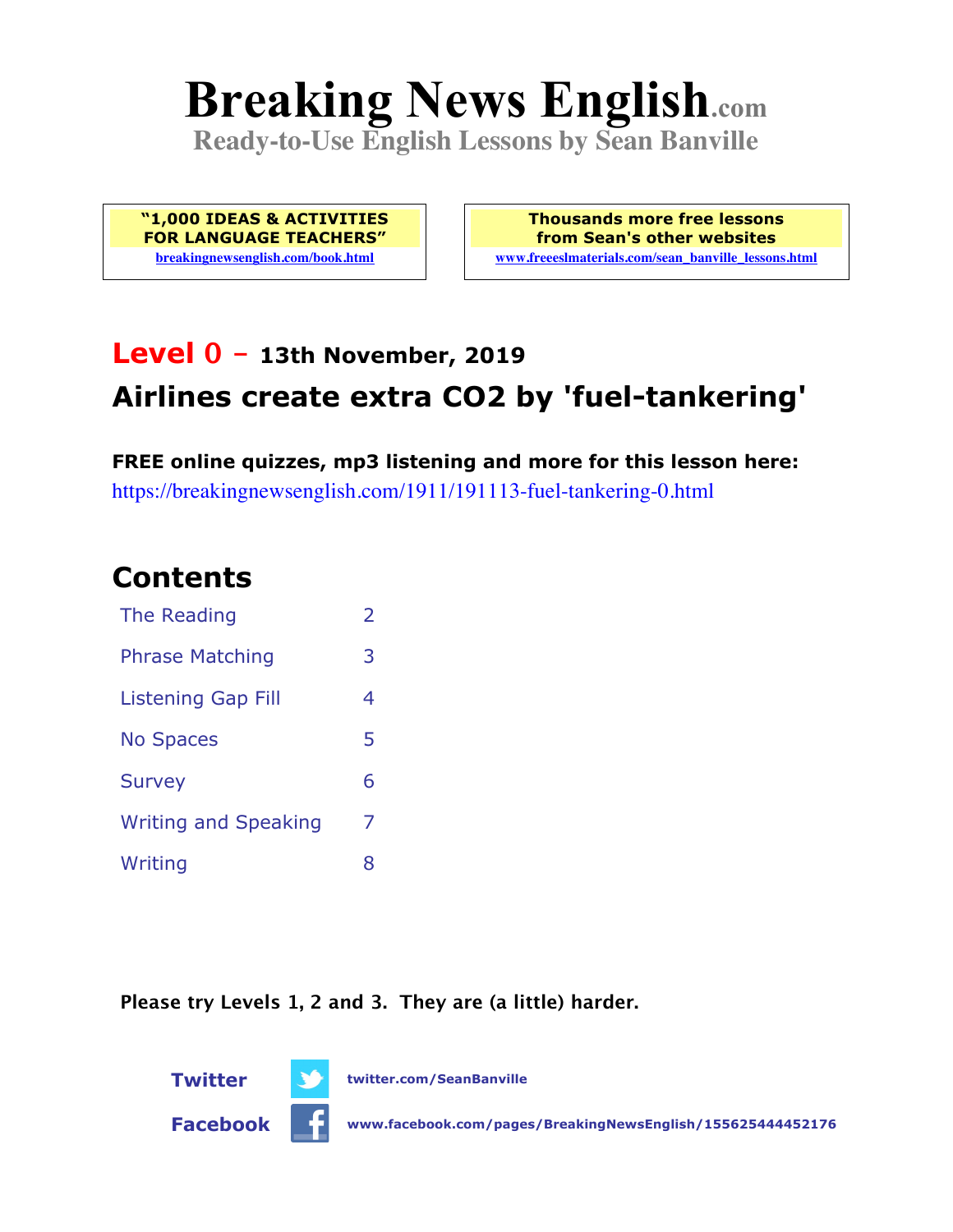# **THE READING**

From https://breakingnewsenglish.com/1911/191113-fuel-tankering-0.html

A worker said airlines create extra CO2 by fuel-tankering. This is when airplanes have extra fuel to go somewhere and come back. Airlines use "fuel-tankering" to save money. It is bad for the environment. Fuel-tankering creates lots of CO2. It creates as much CO2 each year as a large town. The boss of British Airways promised to look at this problem. He said fuel-tankering was "maybe the wrong thing to do". A flight from London to Italy puts an extra 600kg of CO2 into the air because of fuel-tankering. The airline saves just \$50. Greenpeace said airlines put profit before the planet. Sources: https://www.**theguardian.com**/business/2019/nov/11/ba-to-review-fuel-tankering-afterpanorama-revelations https://www.**independent.co.uk**/travel/news-and-advice/british-airways-carbon-dioxidepanorama-fuel-tankering-greenhouse-gas-flights-a9195701.html

https://www.**bbc.com**/news/science-environment-50365362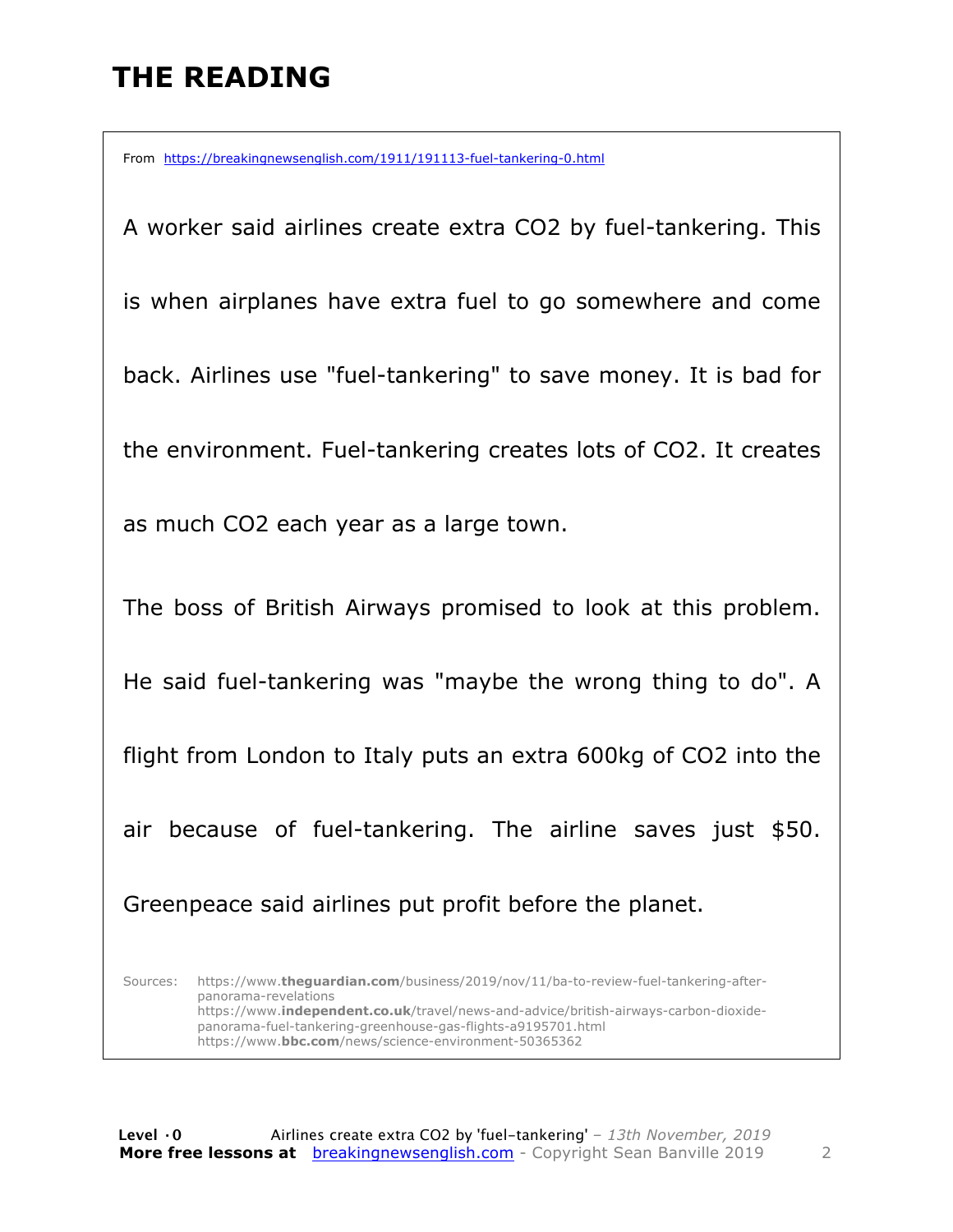# **PHRASE MATCHING**

From https://breakingnewsenglish.com/1911/191113-fuel-tankering-0.html

#### **PARAGRAPH ONE:**

| 1. A worker said airlines           | a. of CO <sub>2</sub> |
|-------------------------------------|-----------------------|
| 2. airplanes have extra             | b. environment        |
| 3. go somewhere and                 | c. town               |
| 4. Airlines use "fuel-tankering" to | d. CO2 each year      |
| 5. It is bad for the                | e. come back          |
| 6. Fuel-tankering creates lots      | f. create extra CO2   |
| 7. It creates as much               | g. fuel               |
| 8. a large                          | h. save money         |
|                                     |                       |

#### **PARAGRAPH TWO:**

| 1. The boss            |    | a. thing to do        |
|------------------------|----|-----------------------|
| 2. promised to look    |    | b. just $$50$         |
| 3. maybe the wrong     |    | c. air                |
| 4. A flight from       |    | d. of CO <sub>2</sub> |
| 5. extra 600kg         |    | e. of British Airways |
| 6. into the            | f. | before the planet     |
| 7. The airline saves   |    | g. at this problem    |
| 8. airlines put profit |    | h. London to Italy    |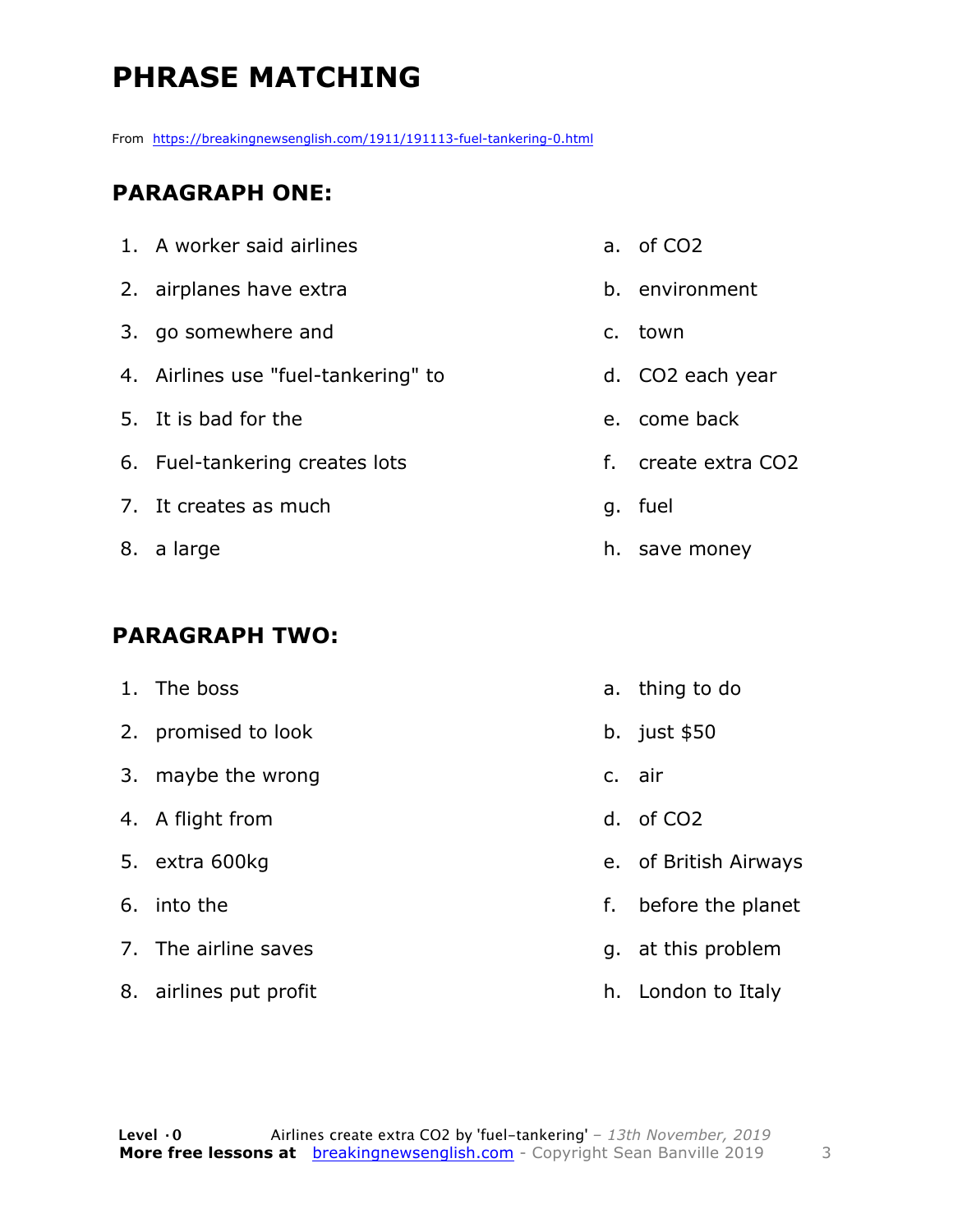## **LISTEN AND FILL IN THE GAPS**

From https://breakingnewsenglish.com/1911/191113-fuel-tankering-0.html

| This is when airplanes $(2)$ _____________________________ to go somewhere |
|----------------------------------------------------------------------------|
|                                                                            |
| money. It $(4)$ ____________________________ the environment. Fuel-        |
|                                                                            |
| each year as (6) ________________________________.                         |
|                                                                            |
|                                                                            |
|                                                                            |
| extra 600kg of CO2 (10) _______________________ because of fuel-           |
|                                                                            |
|                                                                            |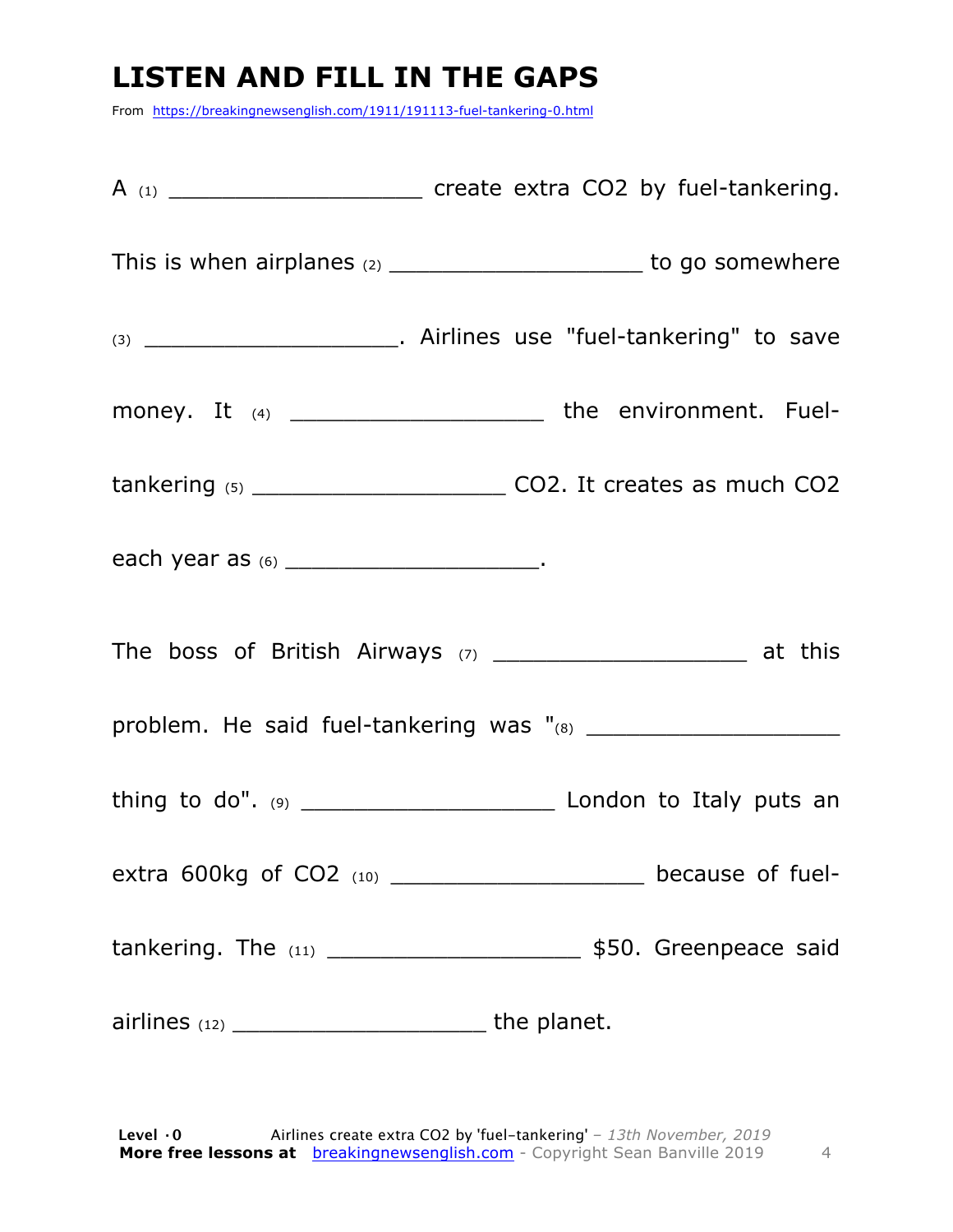# PUT A SLASH ( / ) WHERE THE SPACES ARE

From https://breakingnewsenglish.com/1911/191113-fuel-tankering-0.html

AworkersaidairlinescreateextraCO2byfuel-tankering. Thisiswhena

irplaneshaveextrafueltogosomewhereandcomeback.Airlinesuse"fu

el-tankering"tosavemoney.Itisbadfortheenvironment.Fuel-tanke

ringcreateslotsofCO2.ItcreatesasmuchCO2eachyearasalargetown.

ThebossofBritishAirwayspromisedtolookatthisproblem.Hesaidfuel-

tankeringwas" may be the wrong thing to do". A flight from London to Ital

yputsanextra600kgofCO2intotheairbecauseoffuel-tankering.Theai

rlinesavesjust\$50.Greenpeacesaidairlinesputprofitbeforetheplanet.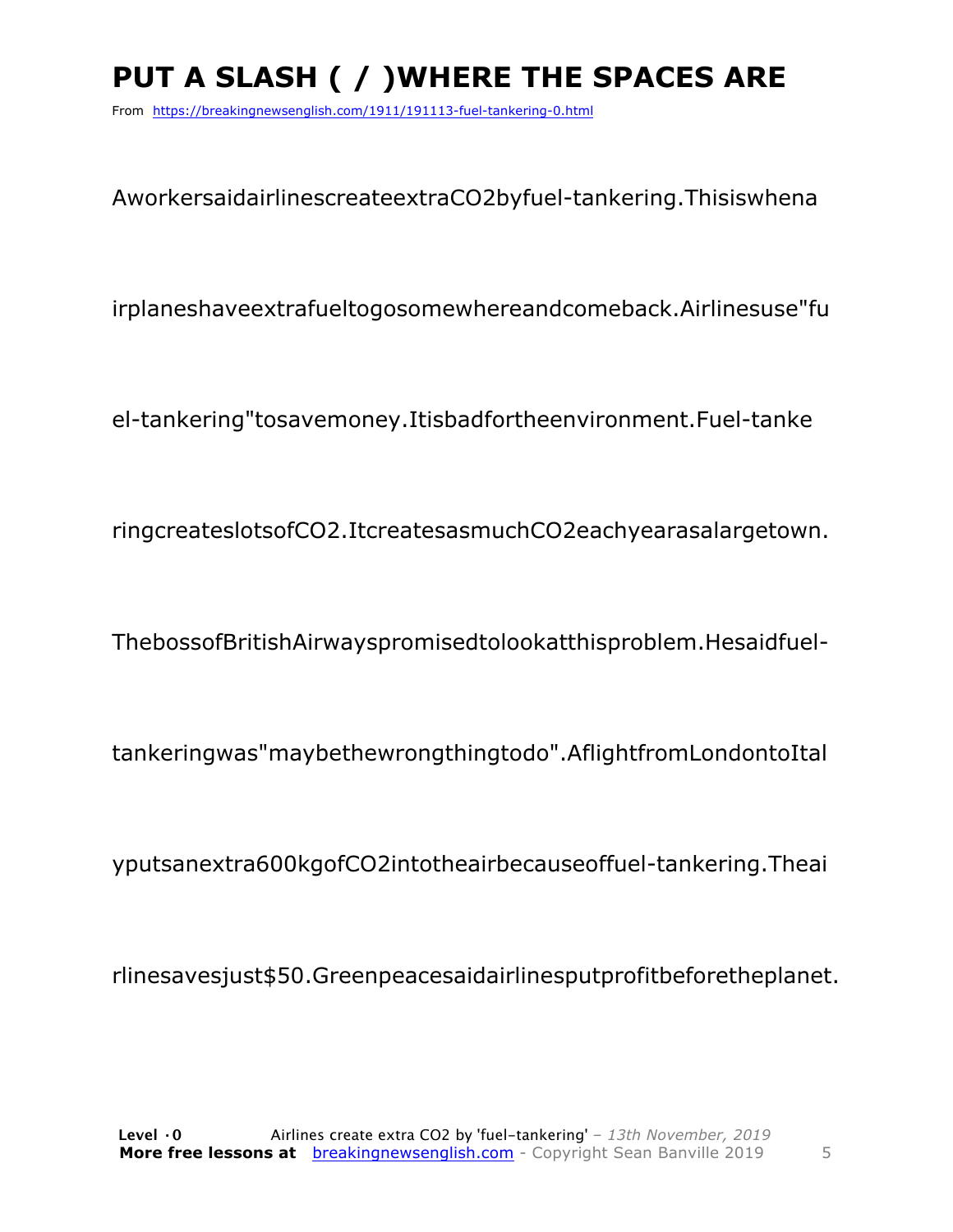## **AIRPLANES SURVEY**

From https://breakingnewsenglish.com/1911/191113-fuel-tankering-4.html

Write five GOOD questions about airplanes in the table. Do this in pairs. Each student must write the questions on his / her own paper.

When you have finished, interview other students. Write down their answers.

|      | STUDENT 1 | STUDENT 2 | STUDENT 3 |
|------|-----------|-----------|-----------|
| Q.1. |           |           |           |
| Q.2. |           |           |           |
| Q.3. |           |           |           |
| Q.4. |           |           |           |
| Q.5. |           |           |           |

- Now return to your original partner and share and talk about what you found out. Change partners often.
- Make mini-presentations to other groups on your findings.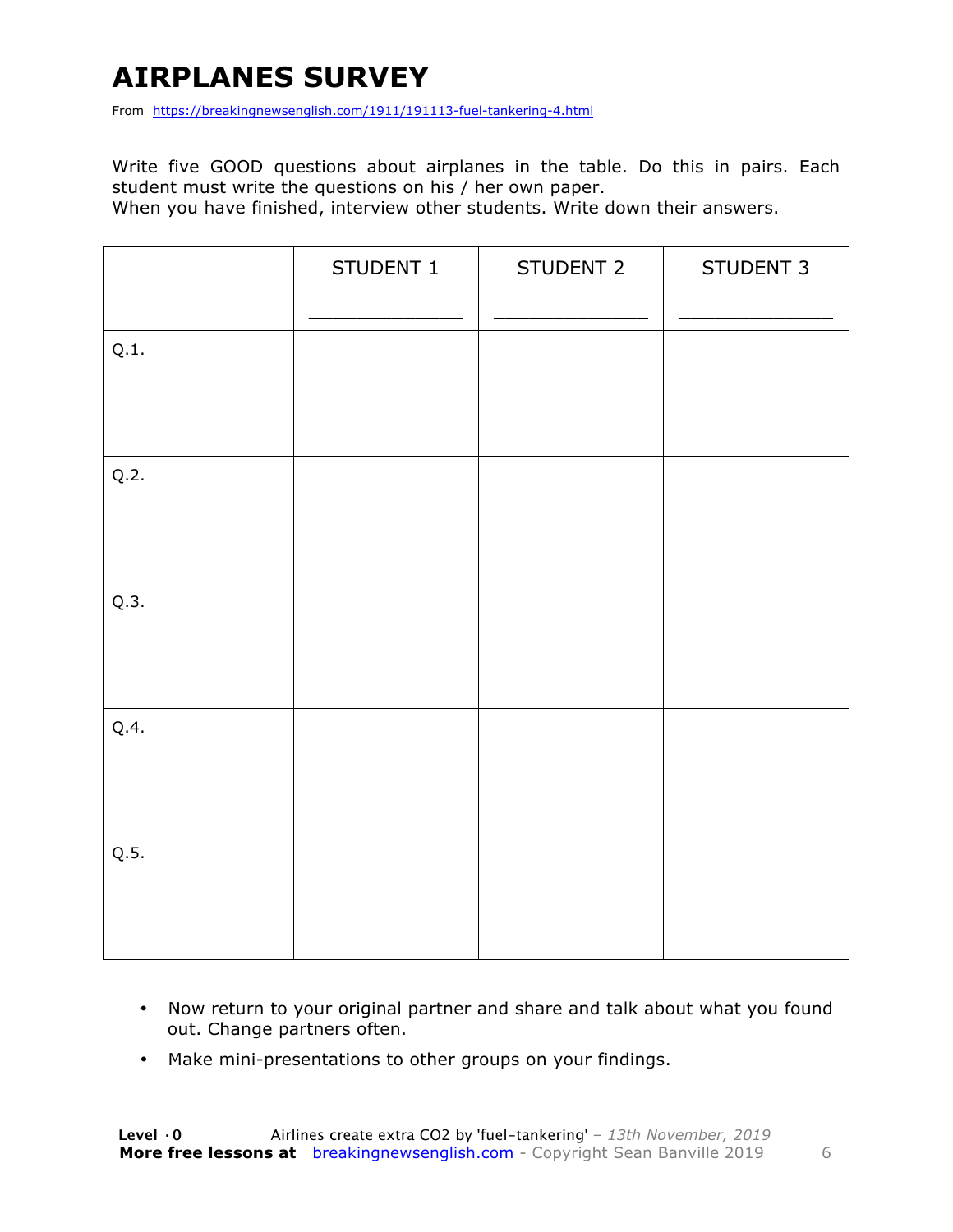#### **WRITE QUESTIONS & ASK YOUR PARTNER(S)**

Student A: Do not show these to your speaking partner(s).

| a) |  |  |
|----|--|--|
| b) |  |  |
| c) |  |  |
| d) |  |  |
| e) |  |  |
| f) |  |  |
|    |  |  |

*Airlines create extra CO2 by 'fuel-tankering' – 13th November, 2019* More free lessons at breakingnewsenglish.com

#### **WRITE QUESTIONS & ASK YOUR PARTNER(S)**

-----------------------------------------------------------------------------

Student B: Do not show these to your speaking partner(s).

| a) |  |  |
|----|--|--|
| b) |  |  |
| c) |  |  |
| d) |  |  |
| e) |  |  |
|    |  |  |
| f) |  |  |